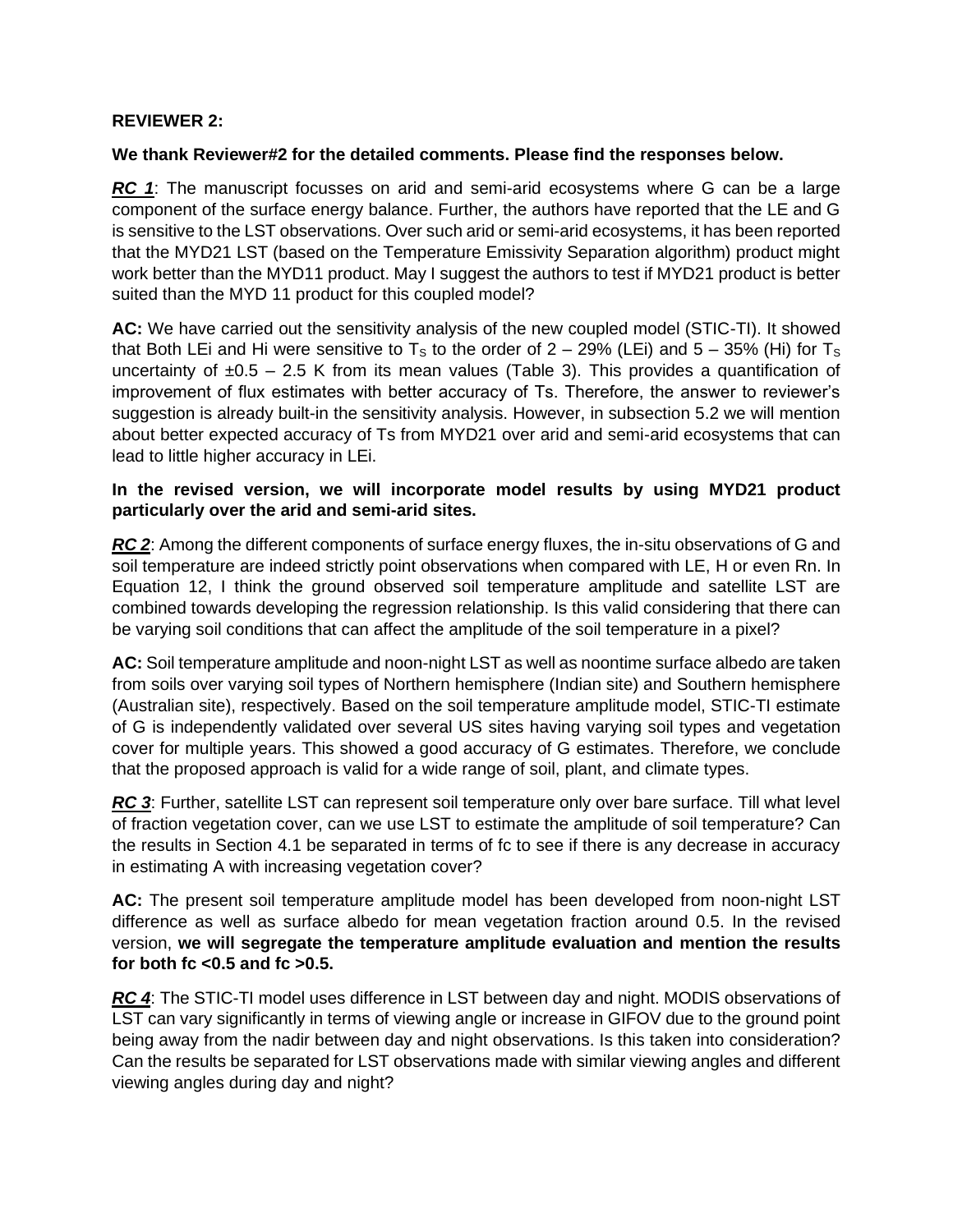# **AC: This is an excellent suggestion. In the revised version, we will mention the errors in LE and H with respect to the view zenith angle.**

*RC 5*: As mentioned clearly, the method by Bastiaanssen (1998) was able to retrieve G with accuracy closer to that of the STIC-TI model. Is this due to the fact that both the models use LST, NDVI and albedo as key inputs to the 'G' model? Also, what benefit does the STIC-TI brings over the model by Bastiaanssen? We can look at the diurnal variation of LST to get more information about the ecosystem processes than the soil temperature amplitude, I think.

**AC:** This is a very good observation by the Reviewer followed by suggestion. The modelled soil temperature amplitude can be used to quantify diurnal variation of soil temperature and G fluxes which in turn can help to quantify diurnal latent heat fluxes and plant water stress. Although Bastiaanssen (1998) G model uses similar inputs and provides comparable accuracy of G estimates as STIC-TI, the former is not applicable for diurnal G, LE and water stress simulations. Although diurnal simulation of fluxes from STIC-TI is not within the scope of this paper, we will include the above future scope of STIC-TI in the sub-section 5.2.

*RC* 6: There can be a considerable difference between the diurnal behavior of soil temperature at the surface (skin temperature) and soil temperature at 10 cm depth. Further, for modelling G, the soil skin temperature is the actual boundary condition. Can the authors please explain the reason for using soil temperature measured over 10 cm depth as the boundary condition rather than the skin temperature?

**AC:** Soil temperature measured at different depths within top 10 com soil layer was averaged and considered as representative surface soil temperature  $(0 - 10 \text{ cm})$ . Studies also showed that LST carries some signal beneath the skin of the surface. We will clarify this in section 3.1.1.1 of the revised version of the manuscript.

*RC 7*: In addition, over two sites (Ind-Dha and AUS-Ade), soil temperature observations are done at or below 10 cm depth. How this has been used in the study in place of soil temperature up to 10 cm depth? When there are more than one soil temperature observations within 10 cm depth (AU-ASM, US-Ton and US-Var) were they averaged?

**AC:** Soil temperature observations at different depths within 10 cm were averaged (AU-ASM, US-Ton and US-Var). For Ind-Dha and AUS-Ade, single-depth (10 cm) soil temperature observation was used. We will state this explicitly in section 3.1.1.1 of the revised version.

# **OTHER COMMENTS:**

*RC*: Lines 103-104, Please mention the key conclusions of the studies that you are referring to and explain why this study is needed.

**AC:** We will modify this portion in the revised manuscript mentioning the key conclusions from the previous studies and explain why the present study is needed

*RC*: Lines 181-182 The fetch ratio of …90% of fetch area: This sentence is not clear. Are the authors trying to say that the assumed fetch area around the towers accounted for 90% of the energy fluxes? Figure 1 caption can be shortened and made precise.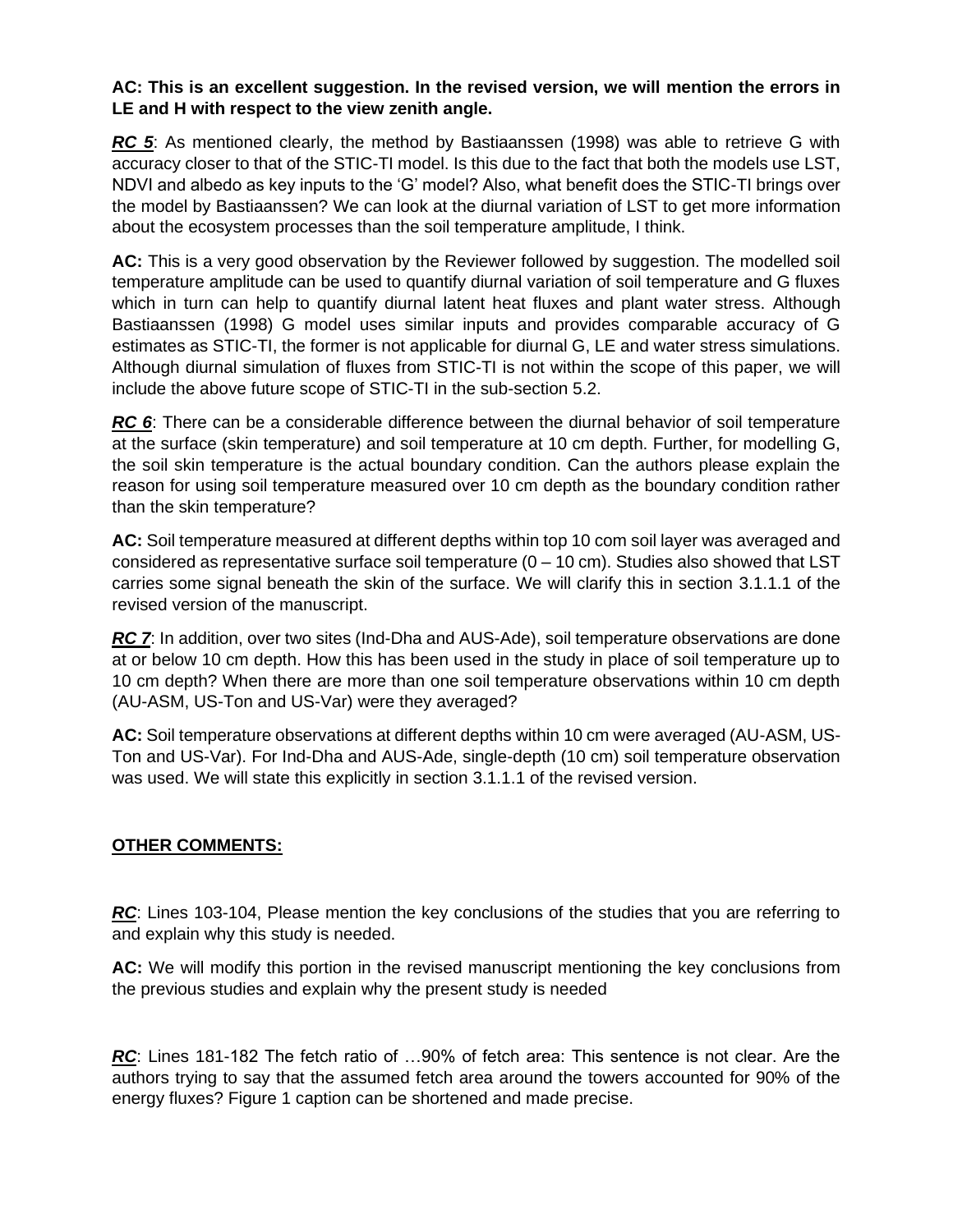**AC:** The flux footprint for EC towers in India varied from 500m-1km (Bhat et al. 2019). In present study, about 90% of fluxes came from an area within 500 m to 1 km from the EC tower. This represents that relative contribution of the vegetated land surface area to the flux is close to 90% (Schmid, 2002; Vesala et al, 2008). The remaining few percentage of flux is coming from an area beyond flux footprint.

We will shorten the Figure 1 caption by removing the text '(Supplement) map in PDF (Institute for Veterinary Public Health)' in the revised version.

*RC*: Lines 237-238: Non-availability of G over Indian sites is an issue. The authors have explained about the this at the end of the discussions section. But any studies supporting the use of unclosed energy budget from EC observations and lack of G observations will be helpful here.

**AC:** In the micrometeorological research, it is well known that the turbulent fluxes (H + LE) measured with eddy covariance (EC) systems do not usually equal the available energy (Rn-G) on instantaneous, hourly, daily time scale. However, it tends to be show closure at longer time scales such as weekly, monthly and season. Hence, qualitative knowledge of the impact of different vegetation types, and climatic variables on this 'non-closure' on shorter time scale is essential. The study by Dare-Idowu et al. (2021) analyzed a unique database of EC flux measurements covering 8 growing seasons of 3 crops (maize, wheat, and rapeseed) cultivated over two close agricultural sites (FR-Lam and FR-Aur) in southwestern France. For data analysis, some dry and wet cropping seasons of the same crop type were selected; then, their phenological stages were identified to investigate their effect on the energy balance closure (EBC), and flux partitioning. The results showed that the systematic effect of each site on the EBC was stronger than the influence of crop type and stage, as EBC was generally higher at FR-Aur (82%) than at FR-Lam (67%), even for the same crop type. The assessed effect of rainfall, and phenological stages on energy partitioning revealed that during the wet seasons, over 42% of the net radiation (Rn) was accounted for by the latent heat flux (LE), which was 9% higher than the recorded LE in the dry year during the active vegetation period. Similarly, the ground heat flux (G) was observed to be very sensitive to vegetation; G accounted for 30% of Rn when vegetation was low, whereas at the peak of vegetation, it fell below 16% due to canopy shading. Closure was also assessed under various atmospheric stability conditions and wind sectors, and it was observed to be higher under unstable conditions, and in prevailing wind directions. Analysis of the sensible heat advection (AH) revealed that AH accounts for more than half of the imbalance at both sites.

The unclosed energy budget from EC observations is helpful to model flux partitioning (LE/Rn, H/Rn, G/Rn) with respect to vegetation/crop growth characteristics or biophysical properties for a given crop type at local scale. Especially, where G observations are lacking such as in many Indian sites, the TI-based G model can be used to fill up the gaps of G observations and estimate noontime G/Rn to simulate vegetation / crop growth characteristics.

Though the use of unclosed energy balance is not the main emphasis of this paper, we will mention the above findings and conclusions of Dare-Idowu et al (2021) briefly in section 5.3 where SEB closure is discussed.

*RC*: Lines 268-269: The land surface emissivity was estimated from land cover types, atmospheric water vapour and …retrieval': I think MODIS emissivity is estimated from land cover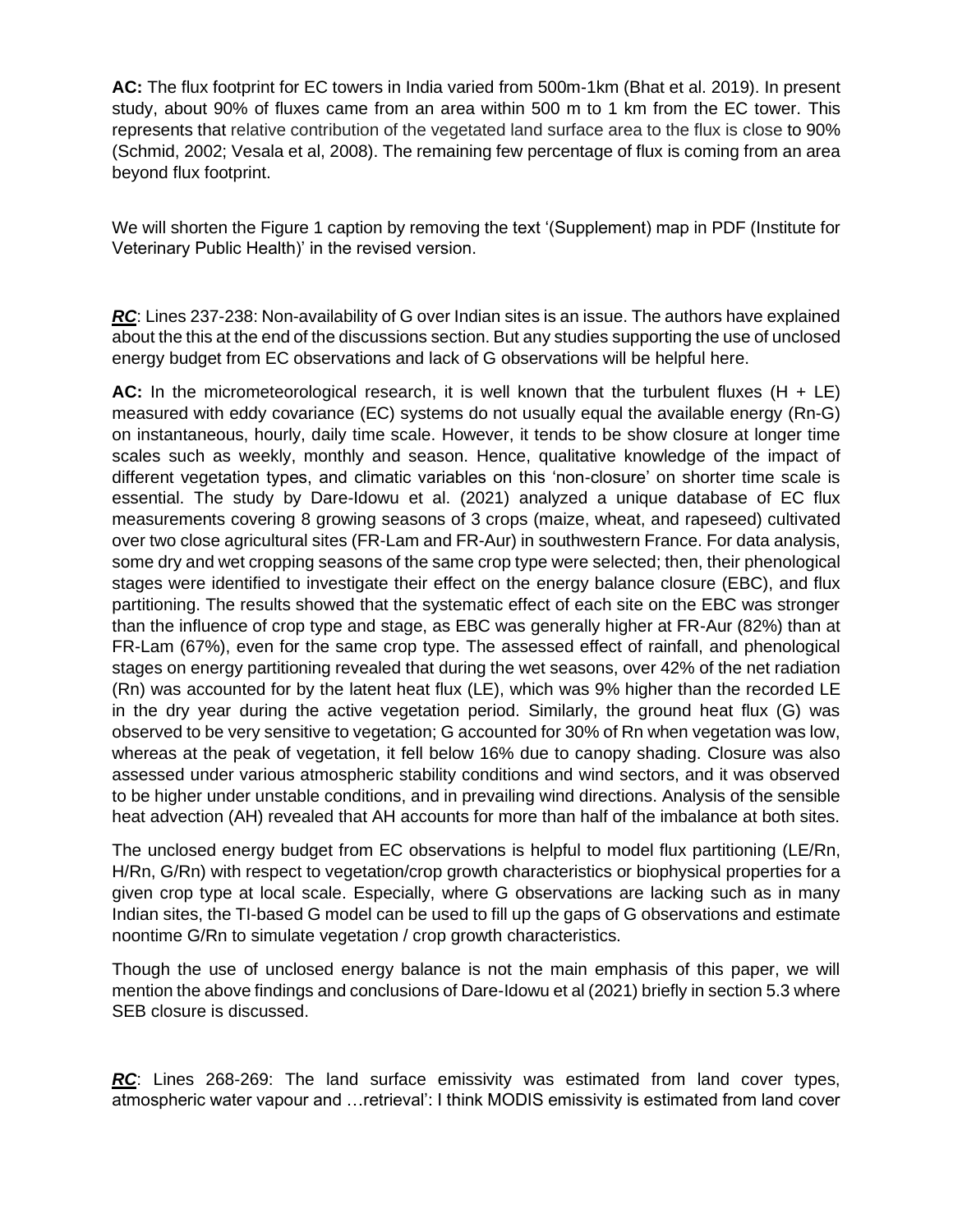type and anisotropy factor. The other variables mentioned here are used in the retrieval of LST with the split window algorithm. Please rewrite the sentence.

**AC:** Yes, we will rewrite the sentence as suggested by the reviewer.

*RC*: Lines 271-272: How albedo was estimated from the white sky and black sky albedo available in the MCD43 product?

**AC:** Actual albedo is a value which is interpolated between white-sky and black-sky albedo as a function of the fraction of diffuse skylight which is itself a function of the aerosol optical depth.

# **We will add this text in the new sub-section (in section 3.1) on input data generation (as also suggested by R1)**

*RC*: Line 273-274: The line 'eight-day compositing … (MYD11A2)' appears little confusing. Do you mean that the compositing dates were obtained from MYD11 product? Please rewrite clearly.

**AC:** The 8-day average values of clear-sky LSTs retrieved from MYD11A2 data were used (Source: [https://vip.arizona.edu/documents/viplab/MYD11A2.pdf\)](https://vip.arizona.edu/documents/viplab/MYD11A2.pdf). We will clarify this in L273 – 274 of the revised manuscript.

*RC*: Lines 295-296: Is point (4) a contribution of this study? I think that is the nature of the TI model selected for coupling. Also, what is meant by 'moisture constants'?

**AC:** We agree that point (4) is not a contribution of this study but is a feature of STIC-TI. We will delete this point to remove confusion.

We mean soil moisture characteristic limits. We will modify the text accordingly.

*RC*: Lines 303 – 304: Will the amplitude vary with each harmonic component? If yes, the A has to be replaced with An.

**AC:** In the present study, we have considered a single pair (noon-night corresponding to 1:30 pm and 1:30 am) of MODIS aqua LST data for amplitude. Therefore, 'A' is appropriate here. If we take multiple (n) LST pairs within a day, then 'An' will be appropriate.

*RC*: Lines 310-312: How φn' can be taken as zero and k can be assumed to be one when noonnight data is considered? Please explain clearly. In equation (2), the first term in the inner bracket of sin term is 'nωt'. However, this becomes ωt' in eqn. (3). Are the symbols consistent here?

**AC:** Since we have considered a single pair (noon-night corresponding to 1:30 pm and 1:30 am) of MODIS aqua LST data for amplitude in the present study, the phase shift  $(\phi_n)$  is taken as zero and number of harmonics is taken as one  $(k=1)$  for estimating noontime  $G_i$ . We are not doing it here diurnally. **The explanation will be given in Line 310 – 312.** 

**The symbols are consistent between Eq. (2) and (3).**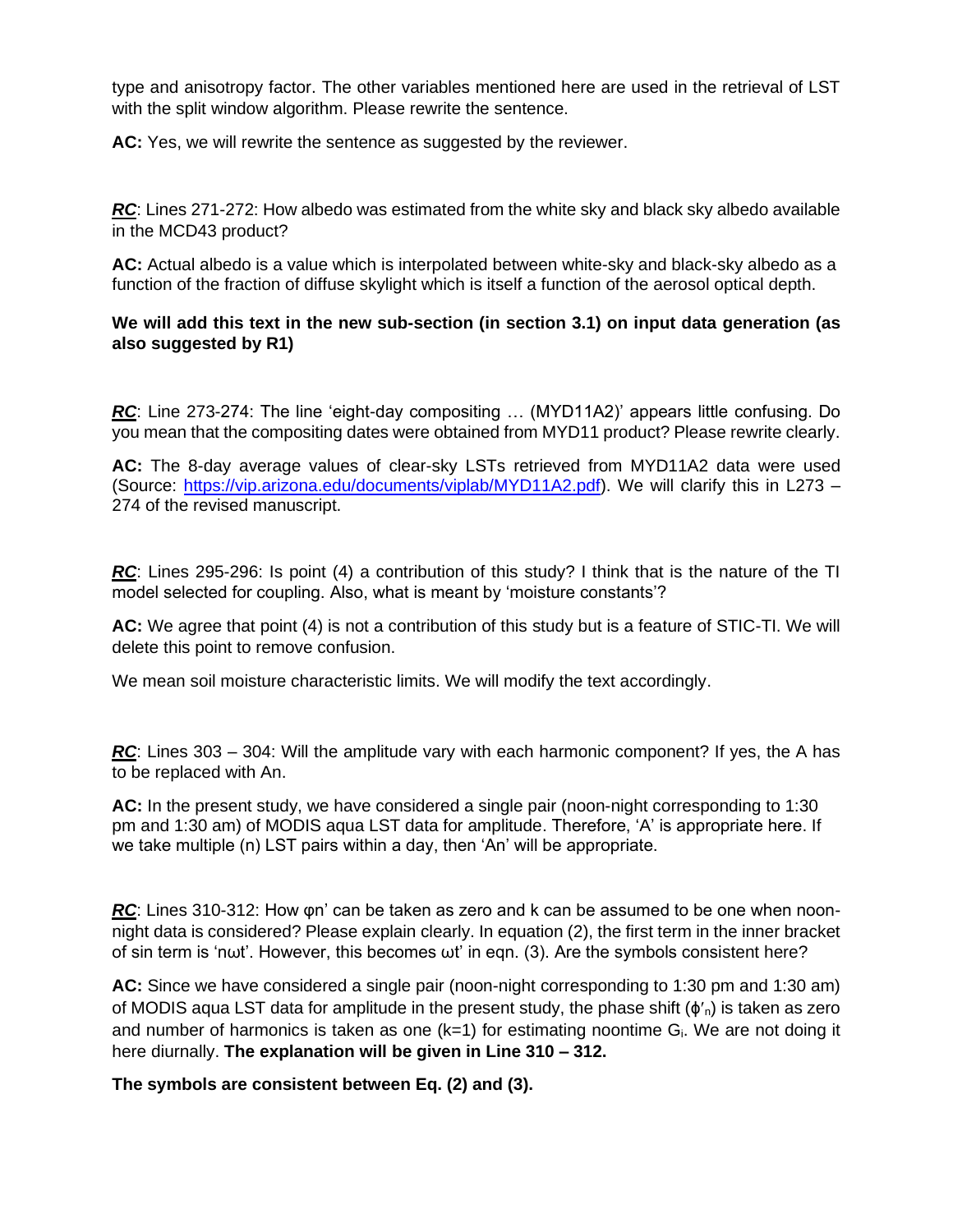*RC*: Lines 331-332: It is mentioned that figure 2 contains theoretical and observed trajectories of soil temperature. However, only one curve is seen in the figure and I am not sure if it is theoretical or observed. Please check.

AC: This curve is based on observed soil temperature variation. We will clarify it in the revised manuscript.

*RC*: Lines 339-340: How TSTmin can be assumed to be closer top deep soil temperature as well as minimum soil temperature of other layers? Any data/studies to show this?

**AC:** This sentence will be deleted in the revised version to remove confusion.

RC: Lines 342-344: Have you used the OzFlux sites data to create Figure 2 or for the entire analysis?

**AC:** We have used OzFlux sites data to create Figure 2 to show example of diurnal variation of surface soil temperature.

*RC*: Line 438: 1.5 K repeats twice. Please check.

**AC:** The sensitivity was assessed by varying noon-time  $T_s$  by  $\pm 0.5$  K,  $\pm 1.0$  K and  $\pm 1.5$  K (keeping nighttime  $T<sub>S</sub>$  constant so that amplitude can vary automatically). We will modify accordingly in the revised version.

*RC*: Line 579: What is 'clothesline effect'?

**AC:** The 'clothesline effect' is the effect on soil moisture when warm, dry air moves by advection through vegetation (e.g. field crops or forest). Close to the point of entry the warm air warms the soil-canopy system thus increasing the rate of evapotranspiration and drying the soil. Deeper into the vegetation canopy the temperature of moving air falls.

We will revise the text in the line 579 in the following way:

The intermittent EF spikes in the soil moisture dry down phase could be due to enhanced latent heat fluxes through evapotranspiration due to passage of warm air transported by micro-advection from surrounding vegetation causing additional evaporation than expected. This is known as the 'clothesline effect' which frequently occurs in semi-arid and arid ecosystems.

**RC**: Figure 12: Expect the relationship between M and thermal inertia in the first plot, there seem to be no direct link between other variables in the other plots. What is the key take home message from this figure?

**AC:** We will modify Figure 12 in the revised version considering comments from Reviewer 1 also. The revision will be as follows: